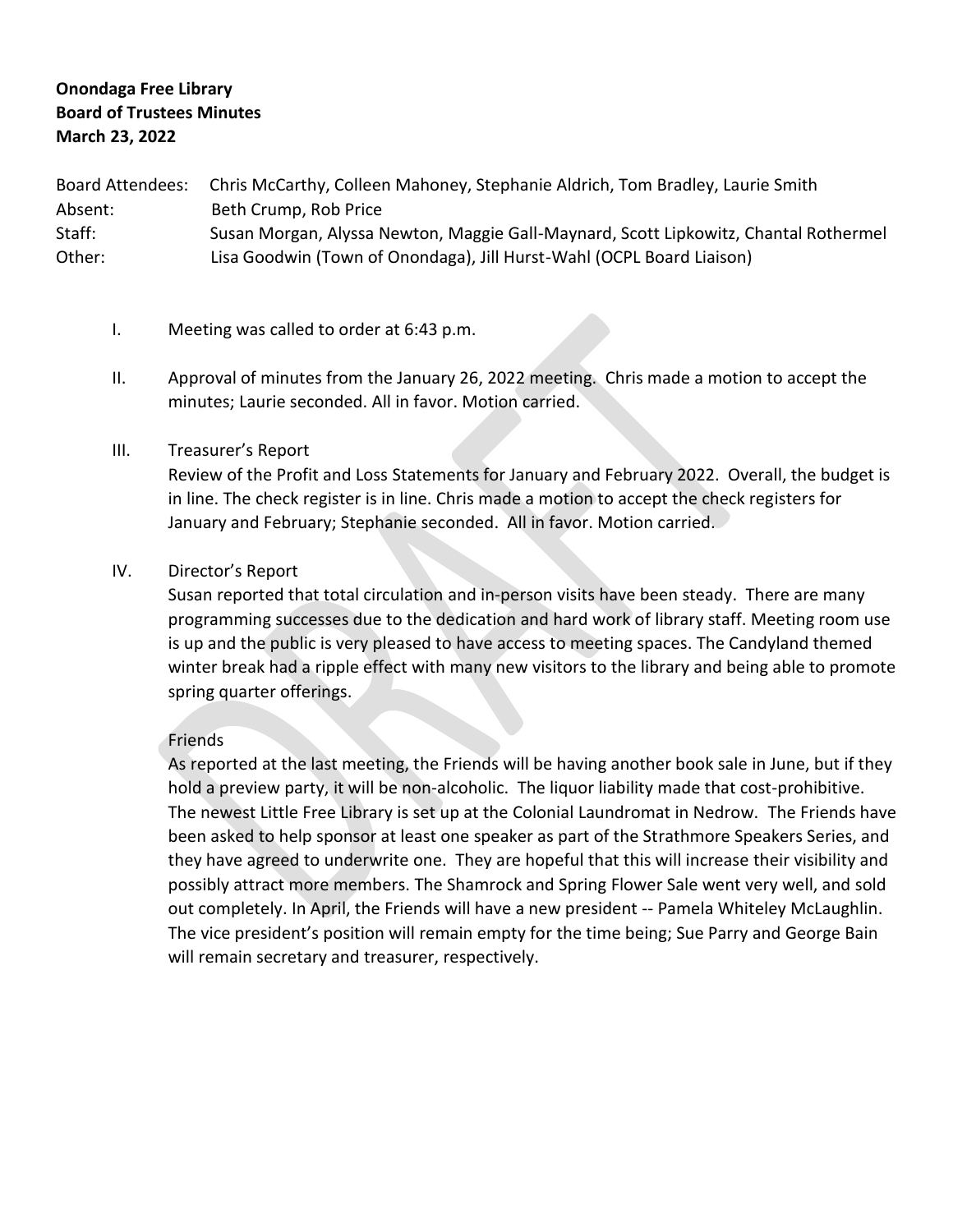#### V. Committee Reports

### Building:

Apple Roofing has fixed the roof leak. Staff met with Signage Systems to begin plans to refresh and update interior signage this year. Quote and plan for rebuilding the deteriorated retention wall near back steps and will be scheduled with our lawn service company that does this work. New flag and hardware is on order for the outside flagpole. Concrete repairs to be assessed and scheduled. LED lighting upgrade project will begin in the coming weeks.

## Personnel:

Brandan Carrroll, our new Circulation Supervisor, begins on Monday, March 28. Susan proposed paid internships at the library going forward.

## VI. Old Business

# Update on library operations

Continue with current schedule. Registration for all programs remains required. Community room is offered to outside groups with a capacity of 30. No new changes are anticipated at this time. We are capping program capacity for summer programs indoors. Capacity numbers will depend on how things go with the pandemic.

## VII. New Business

Approve 2021 annual state report. After some brief discussion, Chris made a motion to approve the 2021 annual state report; seconded by Stephanie. All in favor. Carried.

# Challenged Materials Policy Review

The board reviewed and edited the drafted policy and procedure. There was discussion of recent challenges made in area school districts. OFL will be ready to respond to any challenges with this updated policy and procedure. Chris made a motion to accept the challenged materials policy and procedure; seconded by Colleen. All in favor. Carried.

## Internship Stipends

Susan proposed offering internship stipends for future interns. There was discussion about the amount and credit hours and number of internships to offer per year. Board members asked if other libraries offer a paid internship and if the stipend should be a lump sum. Stephanie made a motion to establish paid internships stipulated as 2 per calendar year in the amount of \$2,200 for each internship; seconded by Chris. All in favor. Carried.

## Privacy policy draft first review

The library's privacy policy draft was reviewed and discussed. Stephanie made a motion to approve the privacy policy; seconded by Laurie. All in favor. Carried.